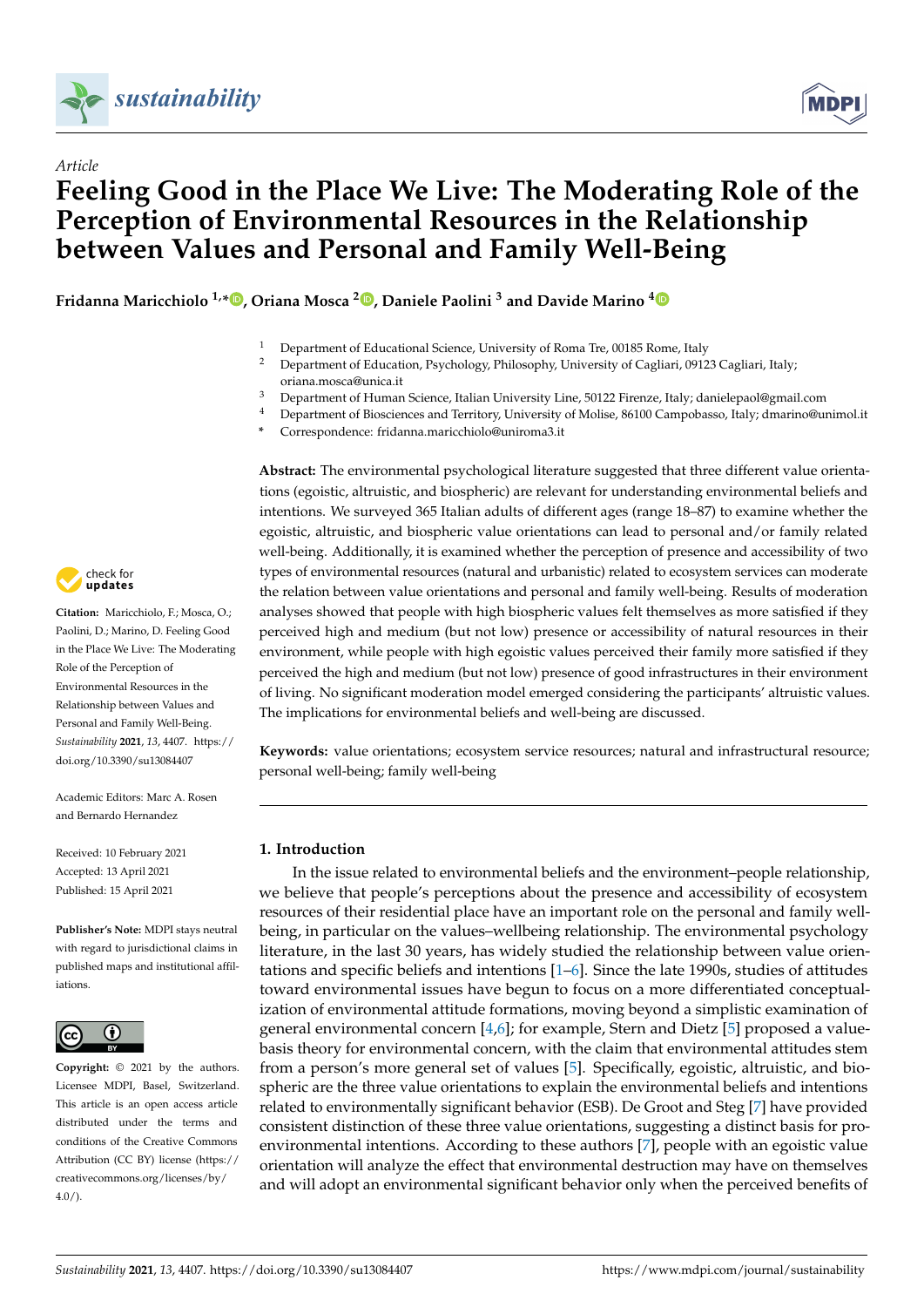the behavior exceed the perceived costs; people with a social–altruistic value orientation will focus on protecting the environment to prevent the long-term consequences of environmental destruction may have on other people and will base their decision to behave pro-environmentally or not based on the evaluation of perceived costs and benefits for other people. Finally, people with a biospheric value orientation focus on the inherent value of the natural environment and will do the same analysis of costs/benefits, considering as target the ecosystem and biosphere as a whole. The majority of research has been conducted on understanding and encouraging pro-environmental behavior, that is, behavior that harms the environment as little as possible or even benefits it, both in private households and in the workplace  $[8]$ . In this article, we argue that the three relevant value orientations as postulated by De Groot and Steg [\[7\]](#page-10-4), that is, egoistic, altruistic, and biospheric, would be differently related to personal and/or family well-being. We assessed this relationship (values–well-being) in a novel and original way, by considering the importance of the role of presence and accessibility of environmental resources in moderating this relationship. We thus propose a study to understand whether the environmental resources (i.e., natural and urbanist) are relevant in the relationship between value orientations and personal and family well-being.

#### *1.1. Values and Subjective Well-Being*

Research on the antecedents and correlates of subjective well-being have been especially active in the last four decades (see [\[9\]](#page-11-1) for a recent review, and also [\[10\]](#page-11-2)). Of the various constructs used to study this concept, subjective well-being (SWB) is the most widely used concept and validated measure and includes a cognitive component (i.e., life satisfaction) and an emotional component (positive and negative affect) [\[10\]](#page-11-2). As SWB is related positively to numerous desirable health, work, and family outcomes, it is important to understand the individual-level variables that prevent or promote SWB and features of the life context that moderate the way these predictors affect SWB. Several studies related subjective well-being (SWB) to personality attributes (e.g., extroversion, neuroticism, openness to experience) [\[11](#page-11-3)[,12\]](#page-11-4). Additionally, basic values, a different type of individual difference variable, were related to well-being [\[13\]](#page-11-5). Values are desirable goals, varying in perceived importance, that function as guiding principles in people's lives. They are socially approved verbal representations of basic motivations [\[14\]](#page-11-6). It is important to consider basic values because a person's subjective sense of well-being might depend upon his or her profile and hierarchy of basic values. People for whom certain values are particularly important may tend to have a more positive and strong sense of well-being than people guided by different values. Well-being may be associated positively with emphasizing particular values (e.g., self-direction, benevolence, universalism, stimulation, and achievement) or associated negatively with others (e.g., conformity, security, power, and tradition) [\[15\]](#page-11-7), and fully realizing personal values may increase personal well-being. Schwartz and Sortheix [\[15\]](#page-11-7) described three theoretical perspectives on relations of values to SWB: the first perspective is aimed to investigate direct relations between values and to explain variation by pointing to societal-level moderators; the second analyzes the coherence between individual values and their environment's prevailing values as a determinant of SWB; the third one conceptualizes the pursuit of valued goals as the source of SWB. Among the first line of research, a cross-cultural study conducted on six samples from three different cultural groups [\[14\]](#page-11-6) showed that there was no evidence for any relations between value priorities and the cognitive aspect of subjective well-being, i.e., satisfaction with life. According to the authors, basic values influence, weakly, the affective component of well-being, i.e., positive (in a direct way) and negative (in an inverse way) emotionality. Sortheix and Schwartz [\[16\]](#page-11-8) reported eight different studies of direct value–SWB associations in nonrepresentative student or adult samples from seven countries. The authors showed a consistent, although not perfect, tendency across studies for power values to relate positively and for benevolence, stimulation, and self-direction values to relate negatively to SWB. There was also a tendency for universalism values to relate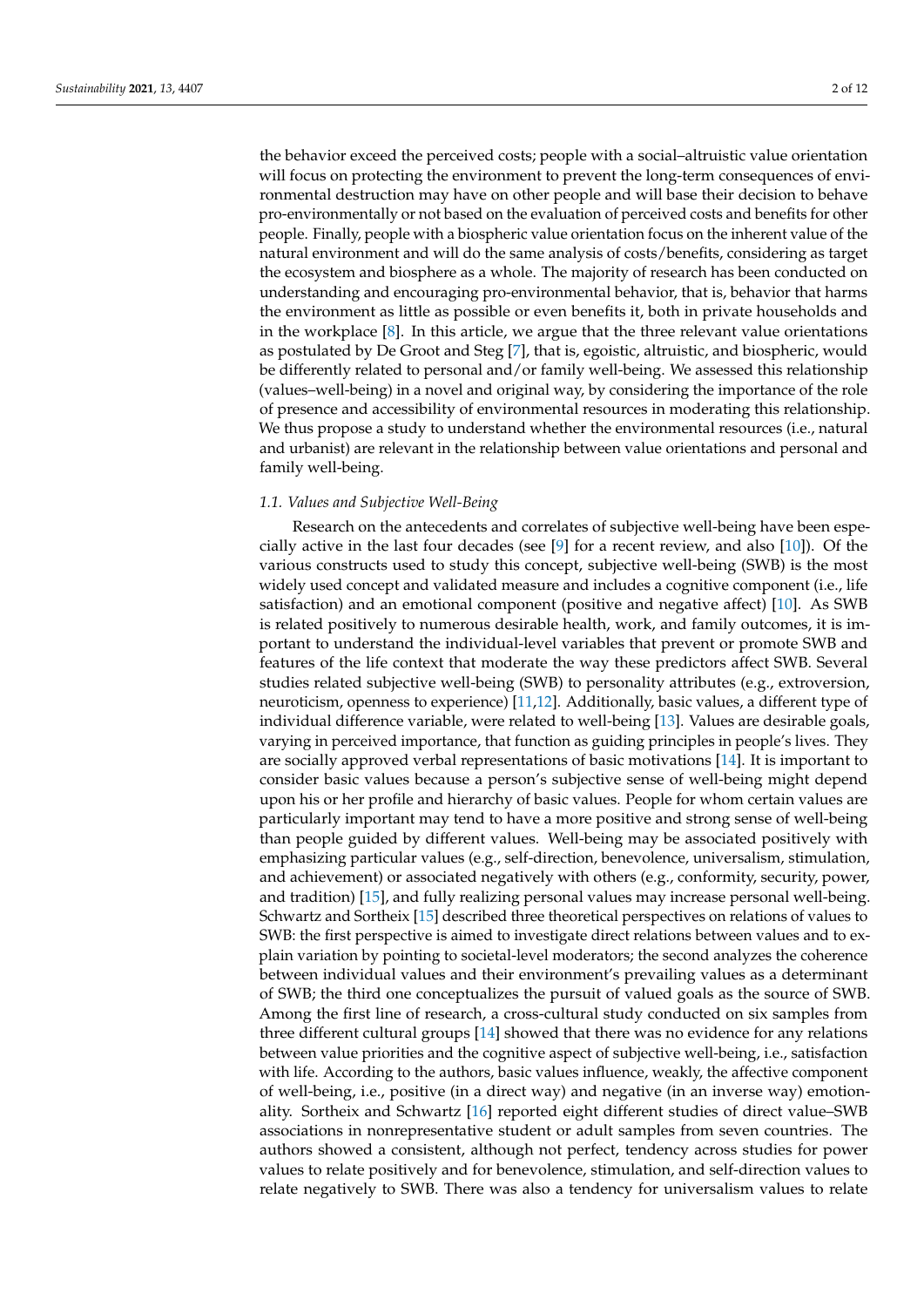positively and conformity values to relate negatively to SWB. Schwartz and Sortheix [\[15\]](#page-11-7) and Sorteix and Schwartz [\[16\]](#page-11-8) proposed an original theoretical model of direct value–SWB relationships. They assumed that relations of values to SWB are based on the interplay between two motivational underpinnings of values and well-being. In other words, according to the authors, what determines a value's association with SWB is its combination of growth-versus-protection orientation and person-versus-social focus. Every value has an individual or a social focus, but it also comprehends a self-expansive growth orientation or a self-protective, anxiety-based orientation [\[17](#page-11-9)[,18\]](#page-11-10). Achievement values can be both self-expansive (expressing competence) and self-protective (meeting social standards).

## *1.2. Vales and SWB: Which Moderators?*

Literature showed that value–SWB associations vary across contexts and different characteristics of societies moderated these associations. Gibson [\[19\]](#page-11-11) proposed that people recognize opportunities for action in the environment by perceiving the affordances of either objects within the environment or the environment itself. Different environmental contexts provide different opportunities and impose different affordances or constraints on the successful pursuit of valued goals [\[19\]](#page-11-11). Three recent studies introduced contextual variables as moderators that might explain the variation across samples in the direct relations of values with SWB. Sortheix and Lönnqvist [\[20\]](#page-11-12) assumed that values' association to SWB depend on how well values function to help individuals cope with their environment and proposed that the level of human development in a country (HDI: affluence, health, and education) moderates direct value—life satisfaction (LS) relations. This study demonstrated that the socioeconomic context moderated 8 of the 10 associations between values and SWB. In low HDI countries, the social-focused values related negatively to SWB, while in high HDI countries the social-focused values related positively to SWB. However, several findings did not fit the theorizing based on the social versus person focus, especially in high HDI contexts. Sortheix and Schwartz [\[16\]](#page-11-8) proposed that the cultural values that prevail in a society moderate the associations and they considered cultural egalitarianism as the critical moderator. The authors showed that person-focused values help to cope in low egalitarian societies because in such societies there are few resources; therefore, to succeed, individuals must count on their capacities and resources and take self-assertive initiatives. In contrast, pursuing social-focused values is less likely to motivate behavior that can compensate for the instability, uncertainty, and selfishness that characterize low egalitarian societies. The needs of others, the concern of self-transcendence values, are liable to be more intense and disturbing in low egalitarian societies. Moreover, these values motivate harmony rather than the assertiveness and competitiveness that can overcome a lack of resources. Lastly, Boer [\[21\]](#page-11-13) proposed that cultural factors and environmental threats (e.g., disease, wars) may moderate associations of values with affective well-being. The author argued that economic, climatic, or safety threats strengthen the associations between affective well-being and the values that protect against threats (e.g., conservation values). Schwartz and Sortheix [\[15](#page-11-7)[,16\]](#page-11-8) called out for more research on other potential societal moderators: for example, researchers might consider rural/urban differences or democracy level, on the one hand, and cultural values such as embeddedness, hierarchy, and harmony, on the other. Adopting certain values might enhance or prevent optimal coping with the environmental demands, constraints, opportunities, and sanctions associated with a variation on potential moderators.

#### *1.3. The Present Study*

Previous research suggested that the value orientations play a significant role in explaining specific beliefs and behavior since they are considering as predictors for different variables such as attitudes and behavioral intentions [\[5,](#page-10-3)[22\]](#page-11-14). What is not already studied, however, is an understanding of the prediction role of the values orientations on both personal and family well-being. Indeed, to our knowledge, there is no published study that investigates this relation: already existing studies considered only the self as the reference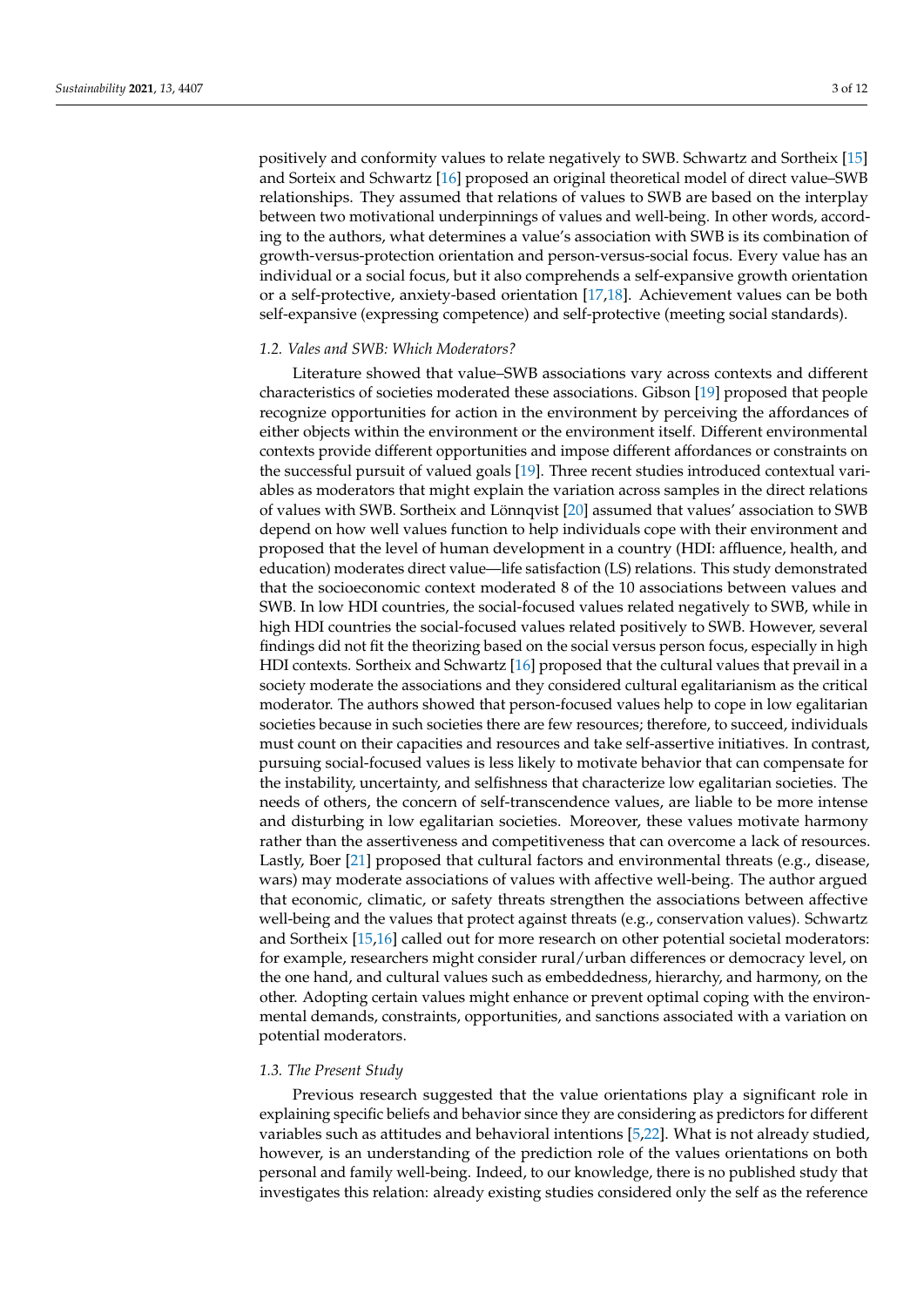target evaluated, i.e., satisfaction with life for the self. Therefore, the first aim of the present research was to verify the relationship between each single value orientations (i.e., egoistic, altruistic, and biospheric) and two different targets of well-being (i.e., personal and family). Furthermore, the study was also focused to understand on how the perception of certain boundary conditions exacerbated the relationship between value orientations and personal and family well-being. In an explorative vein, we tested the moderation role of the perception of presence and the accessibility of two types of resources (i.e., natural and urbanistic), on the relationship between values orientations and both levels of well-being (i.e., personal and family). Thus, we explored whether the perception of certain resources related to ecosystem services can be valid conditions to increase people's personal and/or family well-being based on specific individual values.

#### **2. Materials and Methods**

#### *2.1. Participants*

We recruited 365 Italian participants (217 females, 148 males) aged from 18 to 87 years old (mean age  $= 34$ ; SD  $= 13.43$ ) by spreading an online survey. Participants took part in the survey voluntarily.

#### *2.2. Procedure*

The questionnaire was implemented by using the Google Forms platform. The survey was open from March to November 2019. Participants were recruited by instructing different University students in collecting online data. Participants were recruited from different Italian regions (mainly Lazio and Sicily) from both urbanized centers and small villages.

The questionnaire took approximately 15 minutes to fill in. According to the Ethical Standards Declaration of Helsinki [\[23\]](#page-11-15), participants were informed about all relevant aspects of the study (e.g., methods, institutional affiliations of the researchers) before they started to fill out the questionnaire. Importantly, they were apprised of their right to anonymity, refuse to participate in the study, or withdraw their consent to participate at any time during the study without fear of reprisal. Participants then confirmed that they had understood the instructions correctly, agreed to participate, and began filling out the questionnaire. The research protocol was approved by the local Ethics Committee of the Sapienza University of Roma.

#### *2.3. Materials*

*Values:* We administered a brief inventory of values [\[24\]](#page-11-16). The inventory consisted of five subscales, each composed of three items. We selected three subdimension according to De Groot and Steg [\[7\]](#page-10-4): the first one evaluated the participants' level of biospheric values ("*Protect the environment, preserve the nature*"; *"Unity with nature, fitting into nature"; "Respecting the earth, harmony with other species"*;  $\alpha = 0.76$ ). The second one assessed the participants' levels of egoistic values ("*Wealth, material goods, money"; "Authority, the right to lead or to command; "Influential, having an impact on people and events;*  $\alpha = 0.63$ ). The last one was composed of three items and measured the participants' level of altruistic values ("*Equality, equal justice for everybody*"; "*A world at peace, free of war and conflict*"; "*Social justice, correcting injustice, care for the weak"*;  $\alpha = 0.74$ ). All subscales were ranged from 1 (=It does not describe me at all) to 9 (=It describes me completely). We averaged responses for each scale—after reverse coding negative items—to create three different value indexes (i.e., biospheric, egoistic, and altruistic). Higher ratings indicated the highest level of participants' evaluation of social values.

*Environmental Resources*: We measured the perception of presence and accessibility of 11 different environmental resources related to ecosystem services (e.g., good quality of food, air, water, climate, streets) in participants' personal and environmental context. Participants were asked to evaluate each resource under two different dimensions—the presence and the accessibility of the resources: "*In this section, you will be asked to evaluate some important goods or services in the area where you live. Evaluate each of the following good or*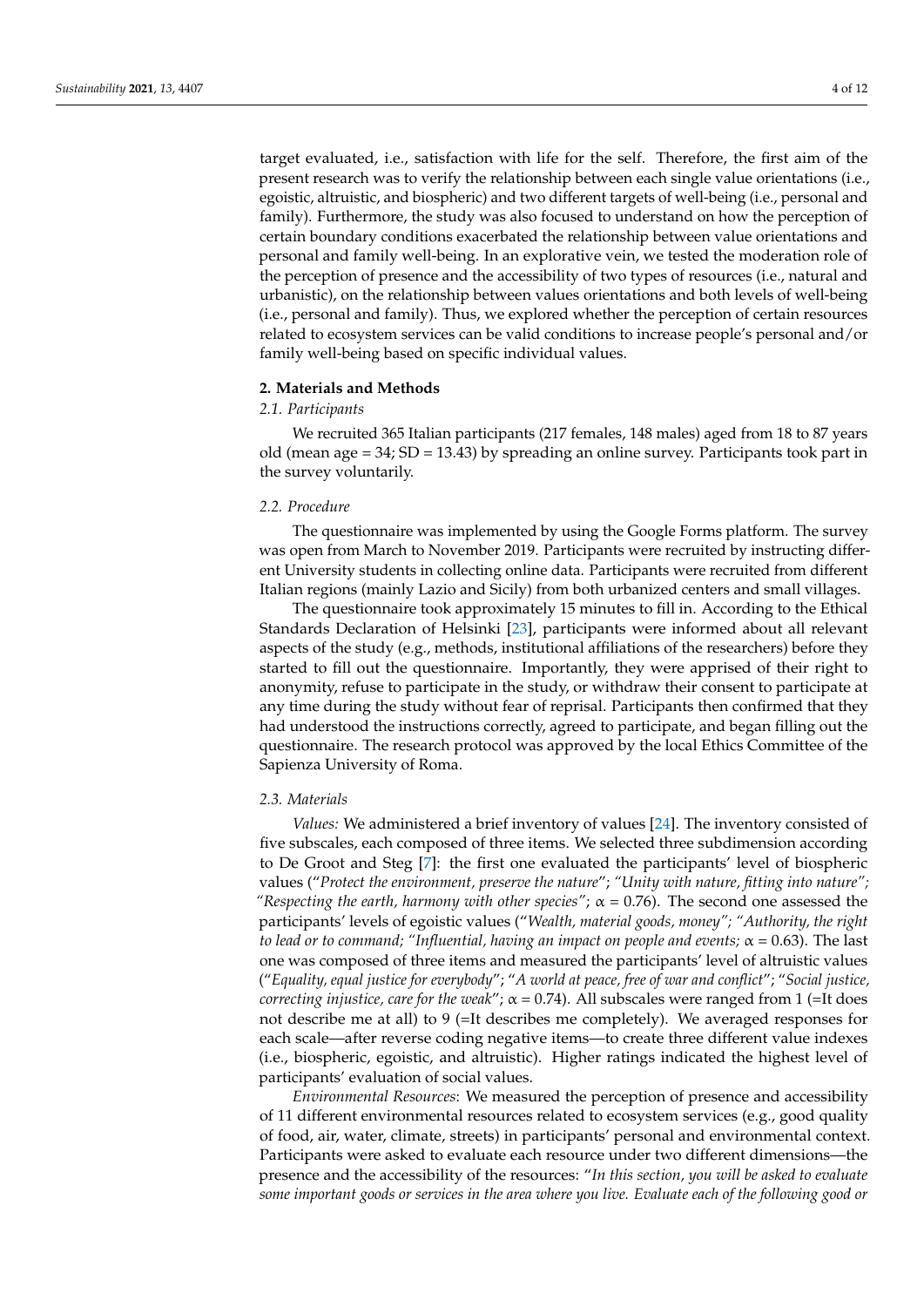*service by marking how much it is present in the area where you live and how much possibility you have to access to it in the area where you live.*" Items were organized in two different factors:

- 1. Nature resources dimension, assessed by six items: "Purity of the air you breathe"; "Integrity of the rural, forest and agricultural landscape"; "Clean and constant drinking water"; "Safe and quality food"; "Territory free from landslides and erosion"; "Existence of many animal and plant species (bear, wolf, beech, etc.)". Hence, participants were invited to evaluate the presence ( $\alpha$  = 0.94) and the accessibility ( $\alpha$  = 0.94) of every resource related to nature;
- 2. Infrastructure resources dimensions, assessed by five items: "Primary services (schools and hospitals)"; "Quality and beauty of city buildings"; "Urban infrastructure (roads, railways, etc.)"; "Protection from extreme weather events or damage"; "Rural infrastructures for the access to the territory." Therefore, participants were asked to evaluate both the presence ( $\alpha$  = 0.93) and the accessibility ( $\alpha$  = 0.93) of every infrastructure resource.

All measures were ranged from 1 (=low presence/accessibility) to 9 (=high presence/accessibility). We averaged responses for each scale—after reverse coding negative items—to create a total of four different resources indexes: perception of the presence of nature (i.e., Nature–Pres); perception of the accessibility of nature (i.e., Nature–Acc); perception of the presence of infrastructures (i.e., Infrast–Pres); and perception of the accessibility of infrastructures (i.e., Infrast–Acc). Higher ratings indicated a higher level of presence and/or accessibility of nature and infrastructure resources.

*Satisfaction with Life*: Participants' cognitive component of subjective well-being was assessed by using the *Satisfaction with Life Scale* [\[25\]](#page-11-17) administered for two different targets (i.e., self and family) [\[26\]](#page-11-18). Each scale was composed of five items that were ranged from 1 (=It does not describe me at all) to 9 (=It describes me completely). The first target was the self, so we measured participants' level of satisfaction with life (e.g., "*Your living conditions are excellent*"; α = 0.87, SWL) and the second one was the family (e.g.,"*My family life conditions are excellent*"; α = 0.91, SWL–F). Higher ratings indicated higher personal and family satisfaction with life.

*Sociodemographic Characteristics*: At the end of the questionnaire, participants were asked some sociodemographic questions: age, gender, educational attainment, work situation, type of the place where they live, i.e., large urban city (more than 5000 inhabitants), small town (less than 5000 inhabitants), suburban area (periphery or out of the urban center).

#### *2.4. Data Analysis*

By using the Statistical Package for the Social Sciences (SPSS 22.0), we conducted the following analyses. Correlations were performed to assess the relationships between measures. We also conducted 24 moderation analysis to test whether the relation between the three different types of values (i.e., biospheric, egoistic, and altruistic) and the satisfaction with life under the two perspective (i.e., self and family) were moderated by the perception of presence and/or accessibility of the two types of resources (i.e., nature and infrastructures). To this end, according to the literature and the rationale described above, the moderation analyses were conducted by using the SPSS macro developed by Hayes and Preacher [\[27\]](#page-11-19) in which the presence and the accessibility of the two types of resources (i.e., nature and infrastructures) were considered as continuous moderators, the three different types of values (i.e., biospheric, egoistic, and altruistic) as independent variables, and satisfaction with life under the two perspectives (i.e., self and family) as the dependent variable. This order also reflects the order in which we assessed the two constructs in the questionnaire. In the below results, we report the models emerged as significant (we ran the same moderation model per each variable; we decided to report only the models that emerged as significant. Note that no moderation of perception of environmental resources on the relationship between altruistic value and both subjective and familiar well-being was significant).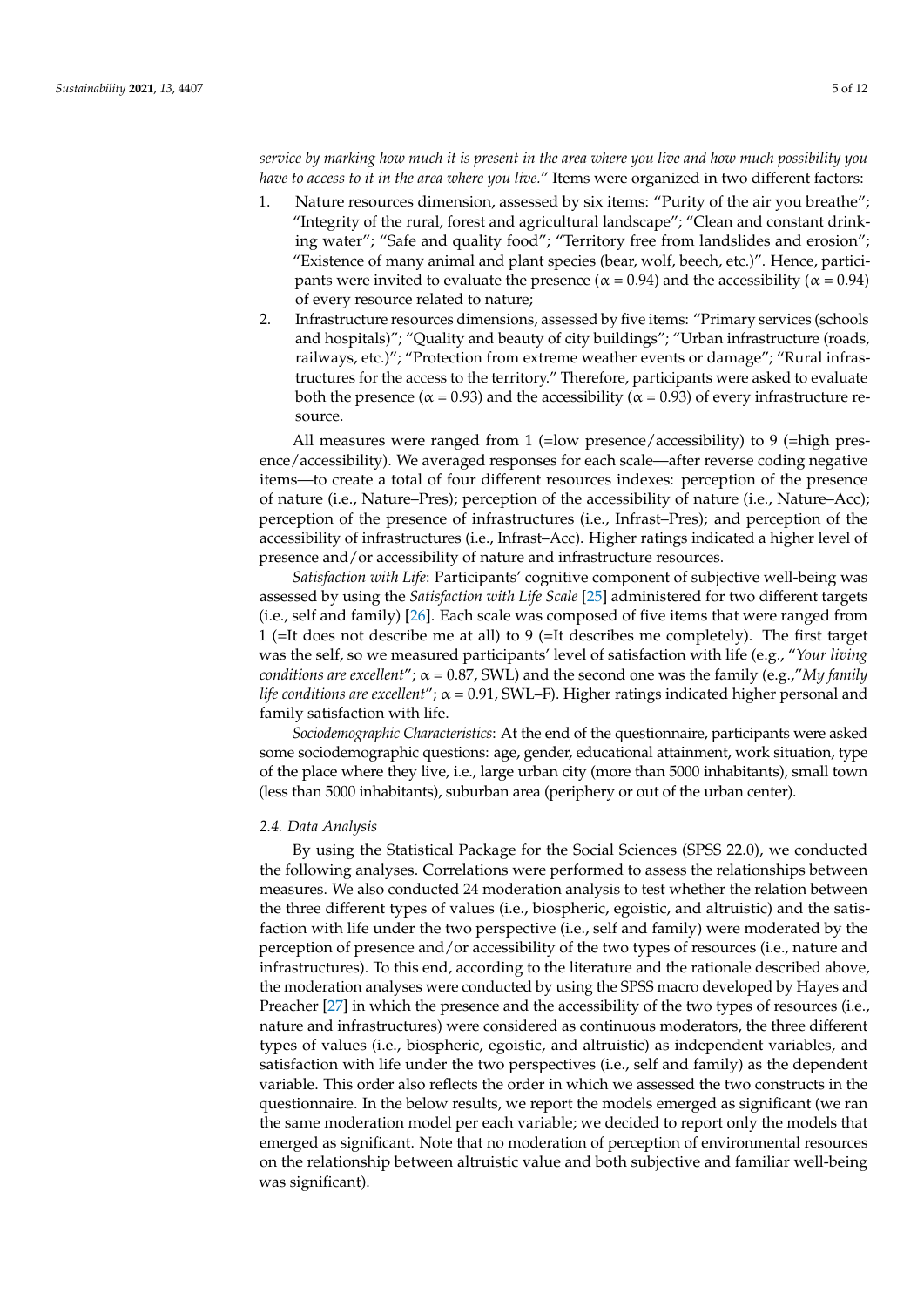#### **3. Results**

#### *3.1. Sample Description*

In the following paragraph, the sociodemographic data are reported. Regarding educational attainment, the majority of participants had obtained a master's degree (38%) or high school (28%); few participants had obtained low educational attainments (1% primary and 4% middle school); other participants had obtained bachelor degree (15%) or postgraduate specialization (14%). Most of the respondents had an employ (56%), 26% were students, 13% were unemployed, and only 5% were retired. More than half of our sample (57%) lived in a large city (more than 5000 inhabitants), 27% in a small town, and 16% in a suburban or out of a city.

#### *3.2. Correlations*

Table [1](#page-5-0) shows the means and standard deviations among all variables and Pearson's correlations between all measures investigated in the study.

|  |  |  |  |  |  |  |  |  |  |  |  | <b>Table 1.</b> Means (standard deviation) and zero-order correlations among variables ( $n = 365$ ). |  |  |  |
|--|--|--|--|--|--|--|--|--|--|--|--|-------------------------------------------------------------------------------------------------------|--|--|--|
|--|--|--|--|--|--|--|--|--|--|--|--|-------------------------------------------------------------------------------------------------------|--|--|--|

<span id="page-5-0"></span>

| Variable        | Min $\degree$ | Mean (SD)  |          | $\mathbf{2}$ | 3        | 4        | 5        | 6        |         | 8        | 9 |
|-----------------|---------------|------------|----------|--------------|----------|----------|----------|----------|---------|----------|---|
| 1. Biospheric   | 3.3           | 7.32(1.31) |          |              |          |          |          |          |         |          |   |
| 2. Egoistic     | 1.0           | 5.58(1.60) | 0.07     |              |          |          |          |          |         |          |   |
| 3. Altruistic   | 2.0           | 8.15(0.96) | $0.55**$ | 0.06         |          |          |          |          |         |          |   |
| 4. Nature–Pres  | 1.2           | 4.40(2.31) | $0.14**$ | $-0.01$      | 0.02     |          |          |          |         |          |   |
| 5. Nature–Acc   | 1.2           | 4.31(2.28) | $0.15**$ | $-0.01$      | 0.03     | $0.99**$ |          |          |         |          |   |
| 6. Infrast–Pres | 1.0           | 4.10(2.13) | $0.12*$  | $-0.02$      | 0.03     | $0.89**$ | $0.89**$ |          |         |          |   |
| 7. Infrast-Acc  | 1.0           | 3.98(2.11) | $0.13*$  | $-0.01$      | $-0.04$  | $0.88**$ | $0.89**$ | $0.98**$ |         |          |   |
| 8. SWL          | 1.4           | 6.29(1.45) | $0.23**$ | $0.16**$     | 0.09     | 0.06     | 0.08     | $-0.07$  | $-0.09$ |          |   |
| 9. SWL-F        | $1.0\,$       | 6.57(1.56) | $0.23**$ | $0.25**$     | $0.18**$ | $-0.01$  | 0.001    | 0.02     | 0.04    | $0.63**$ |   |
|                 |               |            |          |              |          |          |          |          |         |          |   |

Notes: \*\*  $p < 0.01$ ; \*  $p < 0.05$ , 1. biospheric values; 2. egoistic values; 3. altruistic values; 4. perception of presence of natural resources; 5. perception of accessibility of natural resources; 6. perception of presence of infrastructures; 7. perception of accessibility of infrastructures; 8. satisfaction with life for the self; 9. satisfaction with life for the family. ◦ The maximum score is 9.0 for all variables.

> Relevant to the study, the biospheric and egoistic values were significantly related to both personal and family satisfaction with life, while the altruistic values were significantly related only to family satisfaction with life and not to the individual one. Interestingly, biospheric values were the only type of value bearing significant associations (although small) with perceived presence and accessibility natural or infrastructure ecosystem services. Personal and family well-being were significantly related among them showing a linear relationship effect.

#### *3.3. The Role of the Perception of Presence and Accessibility of Natural Resources in the Relation between Biospheric Values and Satisfaction with Life*

Two moderation analyses were undertaken to understand the boundary conditions under which the increase of participants' biospheric values was likely to increase their satisfaction with life (SWL).

The first moderation model was tested in which the perception of the presence of natural resources was considered to be a continuous moderator, the biospheric values were regarded as the independent variable, and SWL as the dependent variable (Process Model 1) [\[28\]](#page-11-20).

The overall equation was significant,  $R^2$  = 0.06,  $F$  (3, 361) = 8.17,  $p$  < 0.001. Crucially, the biospheric values by the perception of presence of nature resources interaction significantly increased the explained variance,  $\Delta R^2$  =0.01, *F* (1, 361) = 4.27, *p* = 0.04. The relation between the increase of the biospheric values and personal well-being (see Figure [1\)](#page-6-0) was significant for medium (*b* = 0.26, CI: [0.1491, 0.3761]) and high (*M* + 1SD; *b* = 0.39, CI: [0.2115, 0.5666]) levels of the perception of presence of nature resources, while it was not significant for low levels (*M* − 1SD) of the perception of presence of nature resources (*b* = 0.14, CI: [−0.0162, 0.2885]).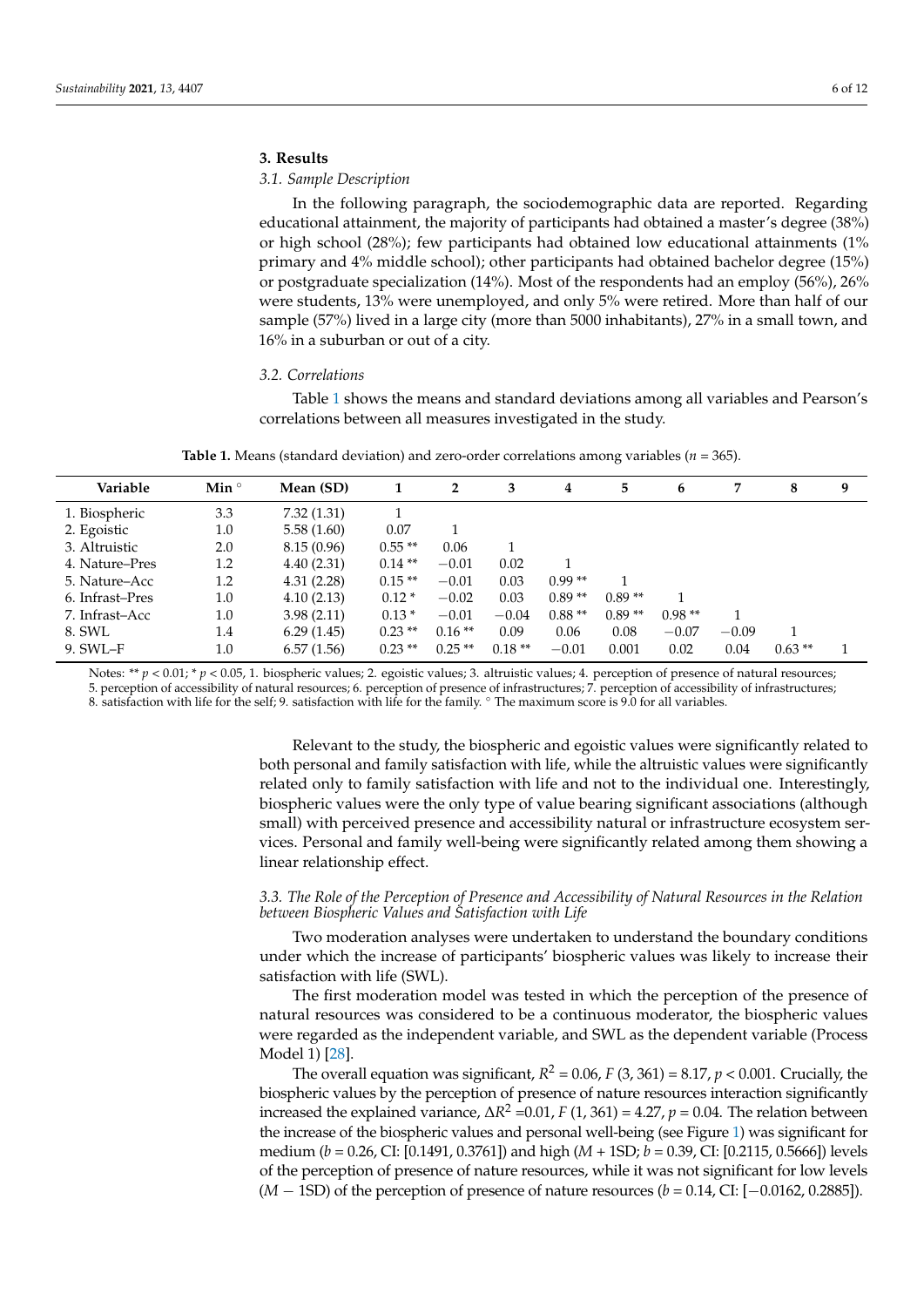<span id="page-6-0"></span>

**Relationship between Satisfaction with Life, Biospheric Values and Perception of Presence of** 

biospheric values and perception of the presence of natural resources (−1 SD, mean, +1 SD). **Figure 1.** Predicted means of satisfaction with life for the self as a function of the interaction of

The second moderation model was tested in which the perception of the accessibility of natural resources was considered to be a continuous moderator, the biospheric values were regarded as the independent variable, and personal well-being as a dependent variable (Process Model 1) [\[28\]](#page-11-20).

The overall equation was significant,  $R^2$  = 0.06,  $F$  (3, 361) = 8.25,  $p$  < 0.001. Crucially, the biospheric values by the accessibility of nature resources interaction significantly increased the explained variance,  $\Delta R^2$  = 0.01, *F* (1, 361) = 3.91, *p* = 0.05. The relation between the increase of the biospheric values and personal well-being (see Figure [2\)](#page-7-0) was significant for medium (*b* = 0.26, CI: [0.1478, 0.3759]) and high (*M* + 1SD; *b* = 0.38, CI: [0.2032, 0.5639]) levels of the accessibility of nature resources, while it was not significant for low levels (*M* − 1SD) of the accessibility of nature resources (*b* = 0.14, CI: [−0.0107, 0.2910]).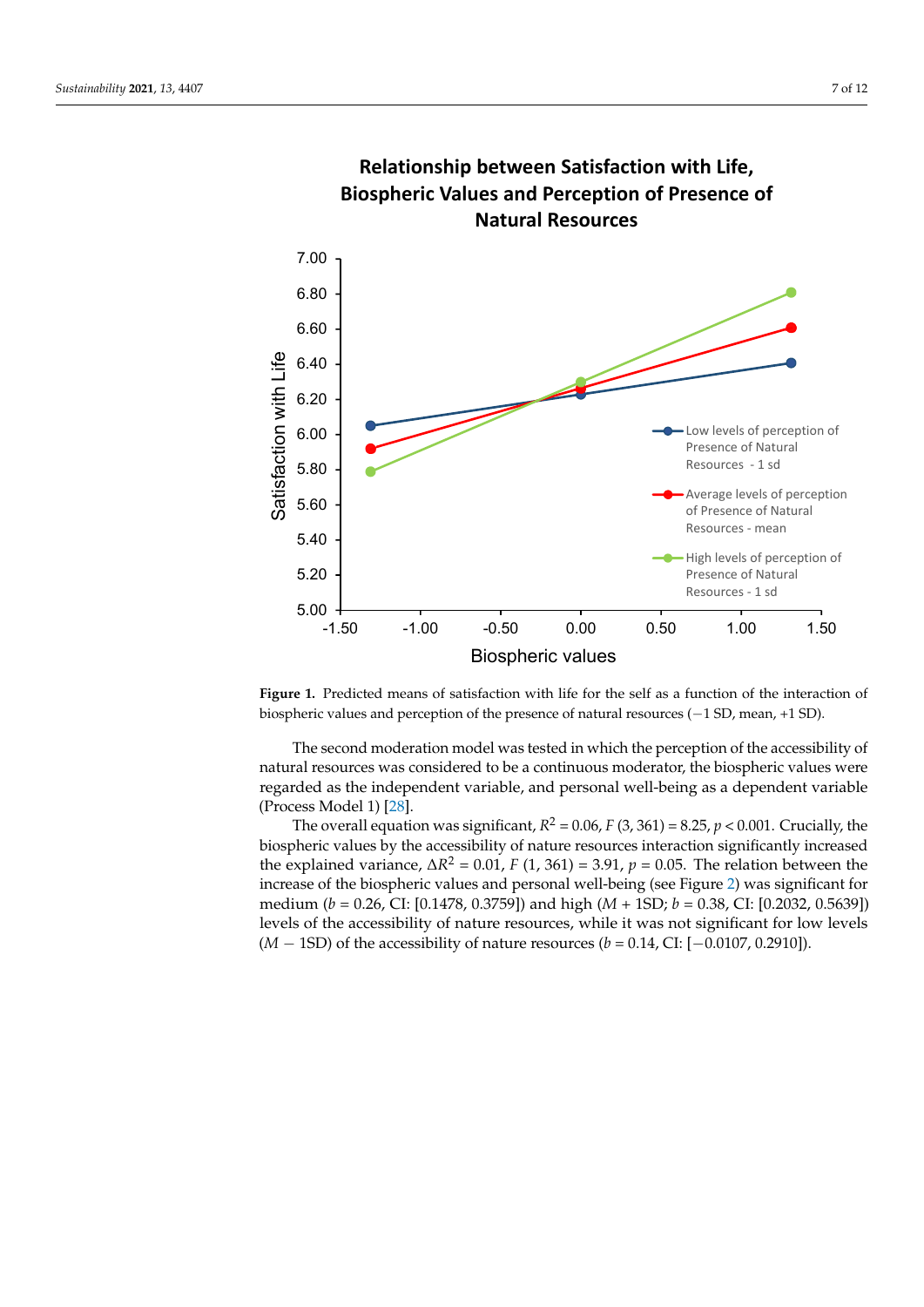

<span id="page-7-0"></span>**Relationship between Satisfaction with Life, Biospheric Values and Perception of Accessibility of Natural Resources**

**Figure 2.** Predicted means of satisfaction with life for the self as a function of the interaction of **Figure 2.** Predicted means of satisfaction with life for the self as a function of the interaction of biospheric values and perception of the accessibility of natural resources (−1 SD, mean, +1 SD). biospheric values and perception of the accessibility of natural resources (−1 SD, mean, +1 SD).

## *3.4. The Role of the Perception of Presence of Infrastructure Resources in the Relation between Egoistic Values and Family Well-Being*

A moderation analysis was undertaken to understand the boundary conditions under which the increase of participants' egoistic values was likely to increase their family satisfaction with life (SWL–F).

The moderation model was tested in which the perception of the presence of infrastructure resources was considered to be a continuous moderator, the egoistic values were regarded as the independent variable, and the family satisfaction with life as a dependent variable (Process Model 1) [\[28\]](#page-11-20).

The overall equation was significant,  $R^2$  = 0.07, *F* (3, 361) = 9.37, *p* < 0.001. Crucially, the egoistic values by the perception of the presence of infrastructure resources interaction significantly increased the explained variance,  $\Delta R^2 = 0.01$ , *F* (1, 361) = 3.88, *p* = 0.05. The relation between the increase of the egoistic values and the family life satisfaction (see Figure [3\)](#page-8-0) was significant for medium (*b* = 0.24, CI: [0.1455, 0.3398]) and high (*M* + 1SD;  $b = 0.34$ , CI: [0.2042, 0.4853]) levels of the perception of the presence of infrastructure resources, while it was not significant for low levels (*M* − 1SD) of the perception of the presence of infrastructure resources (*b* = 0.14, CI: [−0.0007, 0.2817]).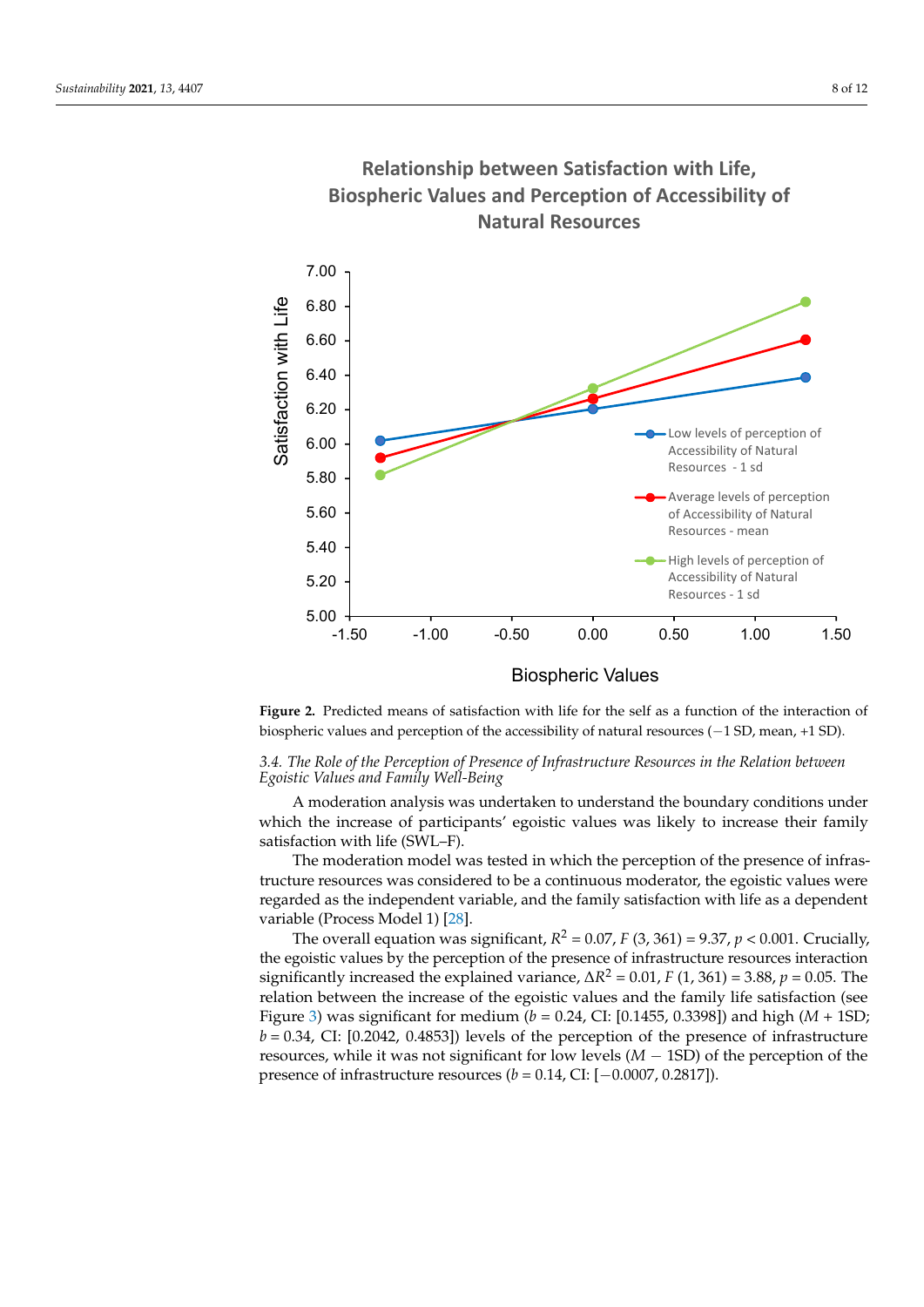<span id="page-8-0"></span>

**Relationship between Satisfaction with Life for the** 

biospheric values and perception of the presence of infrastructures (−1 SD, mean, +1 SD). **Figure 3.** Predicted means of satisfaction with life for the Family as a function of the interaction of

# **4. Discussion of the presence of infrastructures (−1 SD, mean**, +1 SD, mean, +1 SD, mean, +1 SD, mean, +1 SD, mean, +1 SD, mean, +1 SD, mean, +1 SD, mean, +1 SD, mean, +1 SD, mean, +1 SD, mean, +1 SD, mean, +1 SD, mean,

This study had the objective to investigate the relationship between value orientations related to environmental beliefs (i.e., biospheric, egoistic, and altruistic values) and the individual and family well-being of people in terms of satisfaction with personal and family life. We also aimed to investigate how the direct relationship between values and satisfaction is moderated by the perception of the presence and accessibility of different environmental resources related to ecosystem services. As a first result, we found biospheric and egoistic values highly correlated with both personal and family well-being, while altruistic values correlated only to family well-being. This means that considering the protection of the environment and the preservation of nature as important is related to the satisfaction with personal and family life. Similarly, the egoistic value linked to wealth and material goods also is correlated with personal and family well-being, while the altruistic values of equality and justice are only correlated with a more social and relational form of well-being, which is family life satisfaction. Biospheric values were positively associated with the perception of presence and accessibility of environmental resources, while altruistic values were not associated with them. The peculiarity of biospheric values to be associated specifically with aspects related to the environment [\[7\]](#page-10-4) is confirmed in the results of our correlations.

This study confirms, as shown in the literature [\[16,](#page-11-8)[17,](#page-11-9)[21\]](#page-11-13), that value–SWB associations are moderated by different factors, in particular by environmental perceptions. In our moderation models, as novel moderators concerning previous research, we found that biospheric values are more related to personal satisfaction with life in contexts of high or medium level of perceived presence and accessibility of natural resources related to ecosystem services beneficial for humans. That means that people with high biospheric values have a high level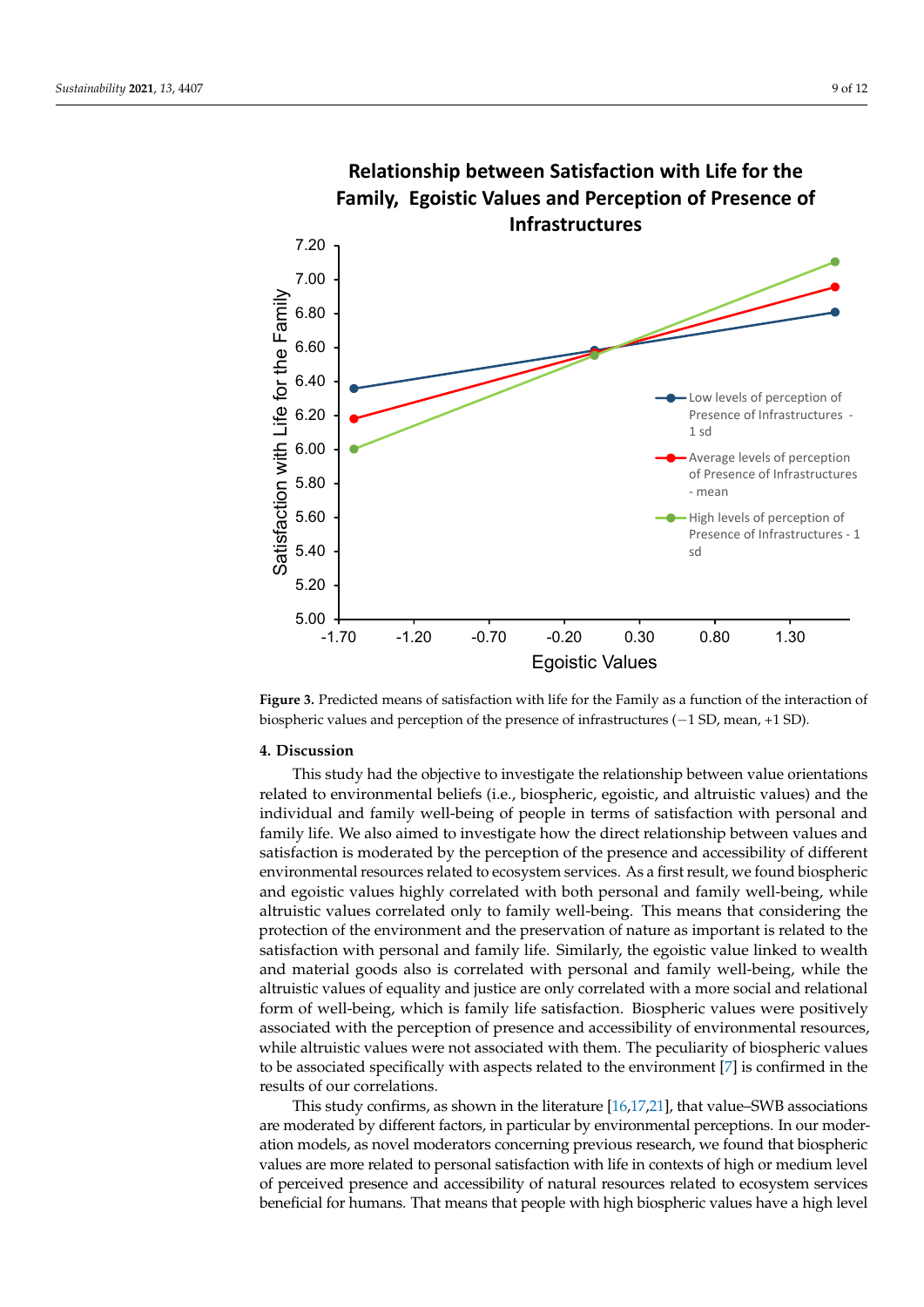of personal satisfaction only if they perceive a high or medium presence of and accessibility to nature (i.e., rural, forest, and agricultural landscape, pure air, healthy food, clean water, intact territory) in the place in which they live. Furthermore, egoistic values are more related to family well-being when a high or medium presence of infrastructure is perceived. Selfish or material people feel a high level of family well-being, in terms of satisfaction with life if they perceive that the place in which they live has infrastructural resources, such as primary services, transport, roads, beautiful buildings, etc.

Although the R-square increase due to the interaction is small (1%), the moderation models resulted significant, showing that how people perceive the presence and accessibility of environmental resources can strengthen the positive relationship between values and well-being in terms of satisfaction with life. In particular, the perception of the presence and accessibility of natural resources strengthens the positive relationship between biospheric values and individual well-being, while the perception in the environment of the presence of infrastructural resources strengthens the positive relationship between egoistic values and family life satisfaction. Ecologist people feel more satisfied if they perceived to have many natural resources in the place in which they live. Selfish people feel their family is safer and more satisfied when they perceived that their environment offers many infrastructures and services.

#### **5. Limitations and Future Developments**

Our study is an initial tentative to demonstrate the moderating role of people's perceptions of environmental resources in the values–wellbeing relationship, but it certainly has some limitations. Meanwhile, it is a cross-sectional study that does not demonstrate the direction of the relationship between values and well-being or satisfaction with life. Furthermore, it did not investigate the actual presence of the environmental or infrastructural resources requested in the questionnaire—people answered only based on their perceptions. Future studies should investigate how effectively the actual presence and accessibility of natural and infrastructural resources can moderate the positive impact of biospheric or egoistic values on people's well-being, comparing different places with different amounts of accessible ecosystem services such as natural resources or infrastructures. Furthermore, it should be investigated to what extent the presence of each environmental resource, natural or infrastructural (i.e., pure air, or clean water, healthy food, public infrastructure, services, roads, etc.), affects the possible influence of biospheric and egoistic values on people's personal and family well-being, and which of these would most strongly affect people satisfaction and well-being. Another limitation of this study probably is to have overlooked the inner urban green. We considered the environment as a human living environment, in which nature is one of the components. This is also true in the city, where some natural resources (parks, gardens, peri-urban agricultural areas) can be organized—spontaneously or through urban projects—into green infrastructures. Urban green therefore falls within the "natural resources," even if the infrastructure is planned and built within urban spaces, and it thus can be perceived by the inhabitants as natural. It must be surely taken into consideration in future research. It could be expected that the perception of the presence and accessibility of urban green places could have a role in strengthening the relationship between biospheric value orientation and personal well-being as well. This is relevant for the implication and application effects of our results on urban planning aimed at inhabitant well-being related to biospheric values. Finally, an important limitation is that participants were invited to indicate only their gender, age, education, work, and residence. There could be other potential confounders, such as health or lifestyle. Future research should take into account these variables in the moderation models tested. Furthermore, since more than half of the respondents lived in a large city (more than 5000 inhabitants), ours was not a representative sample of the entire population. A more differentiate investigation on these associations (values–wellbeing–ecosystem) in diverse types of places of life would be interesting.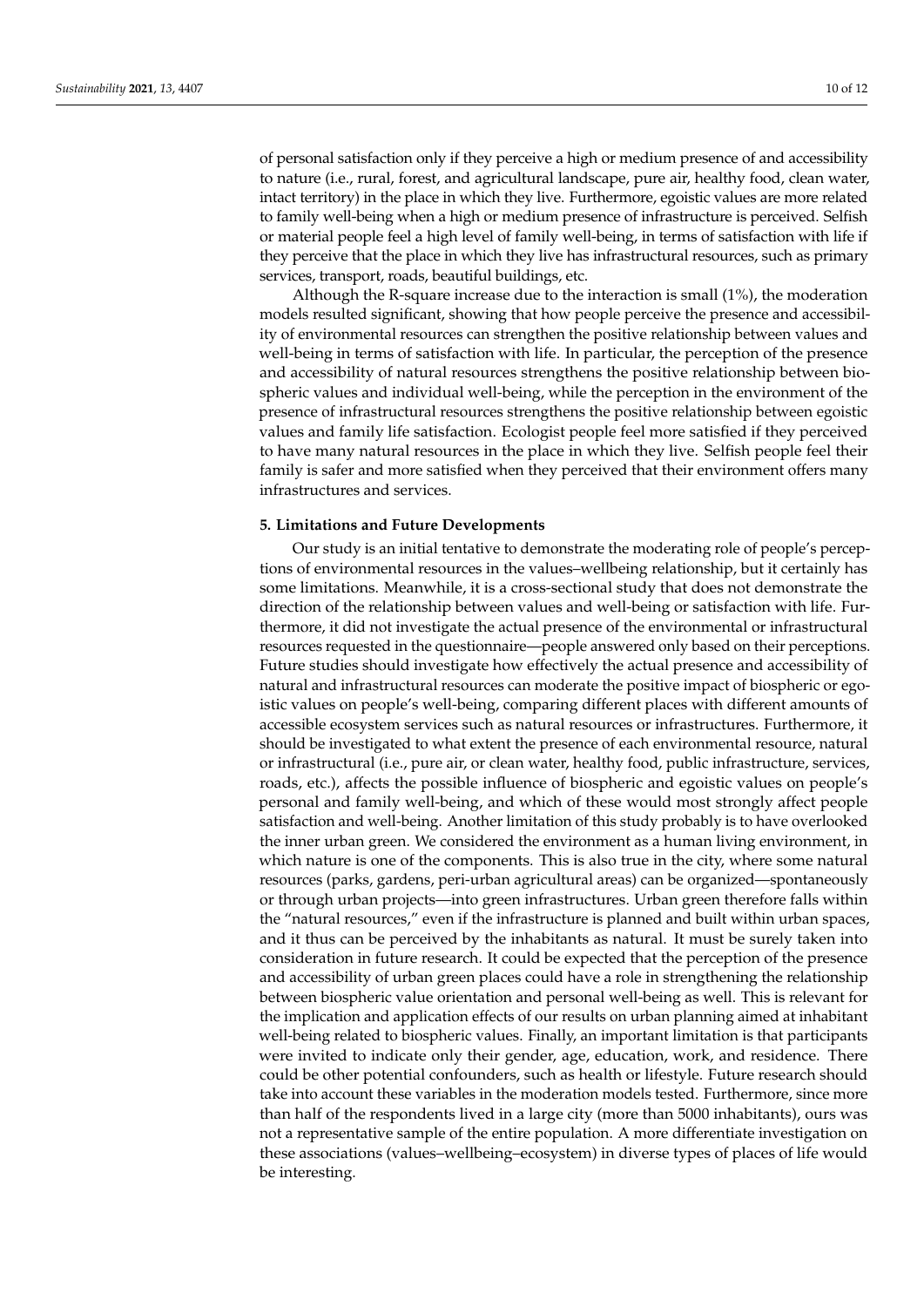Our study, however, adds to the knowledge in the literature on moderators of the value–well-being relationship. It also demonstrates how the relationship with one's living environment and values, especially biospheric ones, is associated with people's well-being and satisfaction, especially at the level of personal life satisfaction.

#### **6. Conclusions for Practical Implications**

Our study demonstrates the importance of environmental beliefs, as the subjective perceptions of people's living environment, for the people's well-being, and of the interaction of these perceptions with psychosocial factors such as values.

Given the role of the interaction between values related to environmental beliefs and the perception of the presence and accessibility of environmental resources on people's wellbeing, knowing which resources have the greatest impact is useful as an indication for urban and environmental regeneration policies to understand which natural and infrastructural increase to promote the well-being of people who have biospheric and/or selfish values. It would be convenient that policymakers devise environmental policies for sustainability in connection with the local people, listening to the inhabitants of the places through meetings with stakeholders and the common civil community. Areas for further attention are assessments of ecosystem services that incorporate local and indigenous beliefs, feelings, perception, and knowledge, and clear links to policy and decision making that drive local actions and contribute to local living, well-being, and satisfaction with life [\[29\]](#page-11-21). Such an approach can assume educational and cultural importance if we consider that the presence and accessibility of ecosystem resources could influence certain values. If we assume that values are not stable but malleable, influenced by the cultural and environmental context, then a potential intervention for environmental regeneration of the places would be to create more ecosystem services to try and change citizen and people values.

**Author Contributions:** Conceptualization, F.M. and O.M.; methodology, D.P., O.M.; formal analysis, D.P., O.M.; data curation, F.M. and O.M.; writing—original draft preparation, D.P., F.M., O.M.; writing—review and editing, F.M., O.M., D.P., D.M.; supervision, F.M., D.M.; project administration, F.M. and O.M.; funding acquisition, F.M. All authors have read and agreed to the published version of the manuscript.

**Funding:** This study is part of a biannual research project funded by the Department of Educational Studies, University of Roma Tre, years 2017–2018.

**Institutional Review Board Statement:** The study was conducted according to the guidelines of the Declaration of Helsinki, and approved by the Ethics Committee of Sapienza University of Rome (29 October 2018).

**Informed Consent Statement:** Informed consent was obtained from all subjects involved in the study.

**Data Availability Statement:** Data are available upon request.

**Conflicts of Interest:** The authors declare no conflict of interest.

#### **References**

- <span id="page-10-0"></span>1. Gärling, T.; Fujii, S.; Gärling, A.; Jakobsson, C. Moderating effects of social value orientation on determinants of pro-environmental behavior intention. *J. Environ. Psychol.* **2003**, *23*, 1–9. [\[CrossRef\]](http://doi.org/10.1016/S0272-4944(02)00081-6)
- 2. Joireman, J.A.; Lasane, T.P.; Bennet, J.; Richards, D.; Solaimani, S. Integrating social value orientation and the consideration of future consequences within the extended norm activation model of pro-environmental behaviour. *Br. J. Soc. Psychol.* **2001**, *40*, 133–155. [\[CrossRef\]](http://doi.org/10.1348/014466601164731) [\[PubMed\]](http://www.ncbi.nlm.nih.gov/pubmed/11329831)
- 3. Nordlund, A.M.; Garvill, J. Value structures behind pro-environmental behavior. *Environ. Behav.* **2002**, *34*, 740–756. [\[CrossRef\]](http://doi.org/10.1177/001391602237244)
- <span id="page-10-2"></span>4. Schultz, P.W.; Zelezny, L.C. Values as predictors of environmental attitudes: Evidence for consistency across 14 countries. *J. Environ. Psychol.* **1999**, *19*, 255–265. [\[CrossRef\]](http://doi.org/10.1006/jevp.1999.0129)
- <span id="page-10-3"></span>5. Stern, P.C.; Dietz, T. The value basis of environmental concern. *J. Soc. Issues* **1994**, *50*, 65–84. [\[CrossRef\]](http://doi.org/10.1111/j.1540-4560.1994.tb02420.x)
- <span id="page-10-1"></span>6. Stern, P.C.; Dietz, T.; Abel, T.; Guagnano, G.A.; Kalof, L. A value-belief-norm theory of support for social movements: The case of environmentalism. *Hum. Ecol. Rev.* **1999**, *6*, 81–95.
- <span id="page-10-4"></span>7. De Groot, J.I.; Steg, L. Value orientations to explain beliefs related to environmental significant behavior: How to measure egoistic, altruistic, and biospheric value orientations. *Environ. Behav.* **2008**, *40*, 330–354. [\[CrossRef\]](http://doi.org/10.1177/0013916506297831)